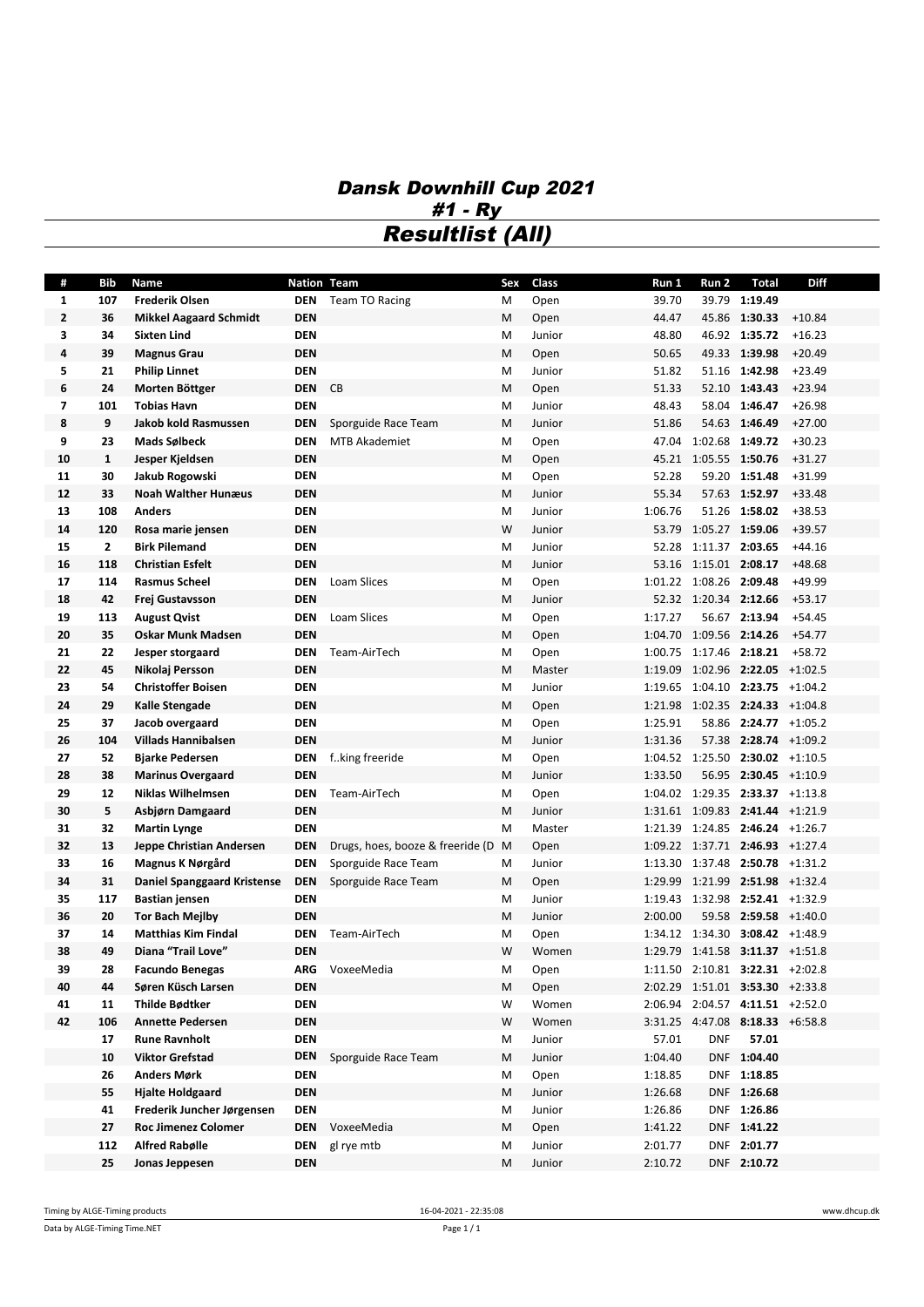## *Dansk Downhill Cup 2021 #1 - Ry Resultlist (By class)*

| #              | <b>Bib</b>     | Name                          | <b>Nation Team</b> |                                      | Sex                                                                                                                                                                                                                                                                                                                                                                                                                                                                                                                                                                                                                                                                                                                                                                                                                                                                                                                                                                                                                                                                                                                                                                                                                                                                                                                                              | Run 1   | Run 2                   | Total         | Diff     |
|----------------|----------------|-------------------------------|--------------------|--------------------------------------|--------------------------------------------------------------------------------------------------------------------------------------------------------------------------------------------------------------------------------------------------------------------------------------------------------------------------------------------------------------------------------------------------------------------------------------------------------------------------------------------------------------------------------------------------------------------------------------------------------------------------------------------------------------------------------------------------------------------------------------------------------------------------------------------------------------------------------------------------------------------------------------------------------------------------------------------------------------------------------------------------------------------------------------------------------------------------------------------------------------------------------------------------------------------------------------------------------------------------------------------------------------------------------------------------------------------------------------------------|---------|-------------------------|---------------|----------|
| Open           |                |                               |                    |                                      |                                                                                                                                                                                                                                                                                                                                                                                                                                                                                                                                                                                                                                                                                                                                                                                                                                                                                                                                                                                                                                                                                                                                                                                                                                                                                                                                                  |         |                         |               |          |
| $\mathbf{1}$   | 107            | <b>Frederik Olsen</b>         | <b>DEN</b>         | Team TO Racing                       | М                                                                                                                                                                                                                                                                                                                                                                                                                                                                                                                                                                                                                                                                                                                                                                                                                                                                                                                                                                                                                                                                                                                                                                                                                                                                                                                                                | 39.70   |                         | 39.79 1:19.49 |          |
| $\overline{2}$ | 36             | <b>Mikkel Aagaard Schmidt</b> | <b>DEN</b>         |                                      | M                                                                                                                                                                                                                                                                                                                                                                                                                                                                                                                                                                                                                                                                                                                                                                                                                                                                                                                                                                                                                                                                                                                                                                                                                                                                                                                                                | 44.47   |                         | 45.86 1:30.33 | $+10.84$ |
| 3              | 39             | <b>Magnus Grau</b>            | <b>DEN</b>         |                                      | M                                                                                                                                                                                                                                                                                                                                                                                                                                                                                                                                                                                                                                                                                                                                                                                                                                                                                                                                                                                                                                                                                                                                                                                                                                                                                                                                                | 50.65   |                         | 49.33 1:39.98 | $+20.49$ |
| 4              | 24             | Morten Böttger                | <b>DEN</b>         | CB                                   | M                                                                                                                                                                                                                                                                                                                                                                                                                                                                                                                                                                                                                                                                                                                                                                                                                                                                                                                                                                                                                                                                                                                                                                                                                                                                                                                                                | 51.33   |                         |               | $+23.94$ |
| 5              | 23             | Mads Sølbeck                  | <b>DEN</b>         | <b>MTB Akademiet</b>                 | M                                                                                                                                                                                                                                                                                                                                                                                                                                                                                                                                                                                                                                                                                                                                                                                                                                                                                                                                                                                                                                                                                                                                                                                                                                                                                                                                                | 47.04   |                         |               | $+30.23$ |
| 6              | $\mathbf{1}$   | Jesper Kjeldsen               | <b>DEN</b>         |                                      | M                                                                                                                                                                                                                                                                                                                                                                                                                                                                                                                                                                                                                                                                                                                                                                                                                                                                                                                                                                                                                                                                                                                                                                                                                                                                                                                                                |         |                         |               | $+31.27$ |
| 7              | 30             | Jakub Rogowski                | <b>DEN</b>         |                                      | М                                                                                                                                                                                                                                                                                                                                                                                                                                                                                                                                                                                                                                                                                                                                                                                                                                                                                                                                                                                                                                                                                                                                                                                                                                                                                                                                                | 52.28   |                         |               | $+31.99$ |
| 8              | 114            | <b>Rasmus Scheel</b>          | <b>DEN</b>         | <b>Loam Slices</b>                   | M                                                                                                                                                                                                                                                                                                                                                                                                                                                                                                                                                                                                                                                                                                                                                                                                                                                                                                                                                                                                                                                                                                                                                                                                                                                                                                                                                |         |                         |               | $+49.99$ |
| 9              | 113            | <b>August Qvist</b>           | <b>DEN</b>         | Loam Slices                          | М                                                                                                                                                                                                                                                                                                                                                                                                                                                                                                                                                                                                                                                                                                                                                                                                                                                                                                                                                                                                                                                                                                                                                                                                                                                                                                                                                | 1:17.27 |                         |               | $+54.45$ |
| 10             | 35             | <b>Oskar Munk Madsen</b>      | <b>DEN</b>         |                                      | М                                                                                                                                                                                                                                                                                                                                                                                                                                                                                                                                                                                                                                                                                                                                                                                                                                                                                                                                                                                                                                                                                                                                                                                                                                                                                                                                                |         |                         |               | +54.77   |
| 11             | 22             | Jesper storgaard              | <b>DEN</b>         | Team-AirTech                         | М                                                                                                                                                                                                                                                                                                                                                                                                                                                                                                                                                                                                                                                                                                                                                                                                                                                                                                                                                                                                                                                                                                                                                                                                                                                                                                                                                | 1:00.75 |                         |               | $+58.72$ |
| 12             | 29             | Kalle Stengade                | <b>DEN</b>         |                                      | M                                                                                                                                                                                                                                                                                                                                                                                                                                                                                                                                                                                                                                                                                                                                                                                                                                                                                                                                                                                                                                                                                                                                                                                                                                                                                                                                                |         |                         |               |          |
| 13             | 37             | Jacob overgaard               | <b>DEN</b>         |                                      | М                                                                                                                                                                                                                                                                                                                                                                                                                                                                                                                                                                                                                                                                                                                                                                                                                                                                                                                                                                                                                                                                                                                                                                                                                                                                                                                                                | 1:25.91 |                         |               |          |
| 14             | 52             | <b>Bjarke Pedersen</b>        | <b>DEN</b>         | fking freeride                       | M                                                                                                                                                                                                                                                                                                                                                                                                                                                                                                                                                                                                                                                                                                                                                                                                                                                                                                                                                                                                                                                                                                                                                                                                                                                                                                                                                |         |                         |               |          |
| 15             | 12             | <b>Niklas Wilhelmsen</b>      | <b>DEN</b>         | Team-AirTech                         | M                                                                                                                                                                                                                                                                                                                                                                                                                                                                                                                                                                                                                                                                                                                                                                                                                                                                                                                                                                                                                                                                                                                                                                                                                                                                                                                                                |         |                         |               |          |
| 16             | 13             | Jeppe Christian Andersen      | DEN                | Drugs, hoes, booze & freeride (DHBF) | М                                                                                                                                                                                                                                                                                                                                                                                                                                                                                                                                                                                                                                                                                                                                                                                                                                                                                                                                                                                                                                                                                                                                                                                                                                                                                                                                                |         |                         |               |          |
| 17             | 31             | Daniel Spanggaard Kristensen  | DEN                | Sporguide Race Team                  | М                                                                                                                                                                                                                                                                                                                                                                                                                                                                                                                                                                                                                                                                                                                                                                                                                                                                                                                                                                                                                                                                                                                                                                                                                                                                                                                                                |         |                         |               |          |
| 18             | 14             | <b>Matthias Kim Findal</b>    | <b>DEN</b>         | Team-AirTech                         | М                                                                                                                                                                                                                                                                                                                                                                                                                                                                                                                                                                                                                                                                                                                                                                                                                                                                                                                                                                                                                                                                                                                                                                                                                                                                                                                                                |         |                         |               |          |
| 19             | 28             | <b>Facundo Benegas</b>        | <b>ARG</b>         | VoxeeMedia                           | M                                                                                                                                                                                                                                                                                                                                                                                                                                                                                                                                                                                                                                                                                                                                                                                                                                                                                                                                                                                                                                                                                                                                                                                                                                                                                                                                                |         |                         |               |          |
| 20             | 44             | Søren Küsch Larsen            | <b>DEN</b>         |                                      | М                                                                                                                                                                                                                                                                                                                                                                                                                                                                                                                                                                                                                                                                                                                                                                                                                                                                                                                                                                                                                                                                                                                                                                                                                                                                                                                                                |         |                         |               |          |
|                | 26             | <b>Anders Mørk</b>            | <b>DEN</b>         |                                      | M                                                                                                                                                                                                                                                                                                                                                                                                                                                                                                                                                                                                                                                                                                                                                                                                                                                                                                                                                                                                                                                                                                                                                                                                                                                                                                                                                | 1:18.85 |                         |               |          |
|                | 27             | <b>Roc Jimenez Colomer</b>    | <b>DEN</b>         | VoxeeMedia                           | M                                                                                                                                                                                                                                                                                                                                                                                                                                                                                                                                                                                                                                                                                                                                                                                                                                                                                                                                                                                                                                                                                                                                                                                                                                                                                                                                                | 1:41.22 |                         |               |          |
| Junior         |                |                               |                    |                                      | 52.10 1:43.43<br>1:02.68 1:49.72<br>45.21 1:05.55 1:50.76<br>59.20 1:51.48<br>1:01.22 1:08.26 2:09.48<br>56.67 2:13.94<br>1:04.70 1:09.56 2:14.26<br>1:17.46 2:18.21<br>1:21.98 1:02.35 2:24.33 +1:04.8<br>58.86 2:24.77 +1:05.2<br>$1:04.52$ $1:25.50$ <b>2:30.02</b> $+1:10.5$<br>$1:04.02$ $1:29.35$ <b>2:33.37</b> $+1:13.8$<br>1:09.22 1:37.71 2:46.93 +1:27.4<br>1:29.99 1:21.99 2:51.98 +1:32.4<br>1:34.12 1:34.30 3:08.42 +1:48.9<br>$1:11.50$ $2:10.81$ $3:22.31$ $+2:02.8$<br>2:02.29 1:51.01 3:53.30 +2:33.8<br>DNF 1:18.85<br>DNF 1:41.22<br>46.92 1:35.72<br>Μ<br>48.80<br>M<br>51.82<br>51.16 1:42.98<br>$+7.26$<br>M<br>48.43<br>58.04 1:46.47<br>$+10.75$<br>M<br>51.86<br>54.63 1:46.49<br>$+10.77$<br>M<br>55.34<br>57.63 1:52.97<br>$+17.25$<br>M<br>1:06.76<br>51.26 1:58.02<br>$+22.30$<br>W<br>1:05.27 1:59.06<br>$+23.34$<br>53.79<br>1:11.37 2:03.65<br>$+27.93$<br>M<br>52.28<br>1:15.01 2:08.17<br>$+32.45$<br>М<br>53.16<br>52.32 1:20.34 2:12.66<br>$+36.94$<br>M<br>1:19.65 1:04.10 2:23.75<br>Μ<br>+48.03<br>1:31.36<br>M<br>57.38 2:28.74<br>+53.02<br>М<br>1:33.50<br>56.95 2:30.45<br>+54.73<br>M<br>$1:31.61$ $1:09.83$ <b>2:41.44</b> $+1:05.7$<br>1:13.30 1:37.48 2:50.78 +1:15.0<br>M<br>M<br>1:19.43 1:32.98 2:52.41 +1:16.6<br>2:00.00<br>59.58 2:59.58 +1:23.8<br>M<br>57.01<br><b>DNF</b><br>57.01<br>М |         |                         |               |          |
| 1              | 34             | <b>Sixten Lind</b>            | <b>DEN</b>         |                                      |                                                                                                                                                                                                                                                                                                                                                                                                                                                                                                                                                                                                                                                                                                                                                                                                                                                                                                                                                                                                                                                                                                                                                                                                                                                                                                                                                  |         |                         |               |          |
| $\overline{2}$ | 21             | <b>Philip Linnet</b>          | <b>DEN</b>         |                                      |                                                                                                                                                                                                                                                                                                                                                                                                                                                                                                                                                                                                                                                                                                                                                                                                                                                                                                                                                                                                                                                                                                                                                                                                                                                                                                                                                  |         |                         |               |          |
| 3              | 101            | <b>Tobias Havn</b>            | <b>DEN</b>         |                                      |                                                                                                                                                                                                                                                                                                                                                                                                                                                                                                                                                                                                                                                                                                                                                                                                                                                                                                                                                                                                                                                                                                                                                                                                                                                                                                                                                  |         |                         |               |          |
| 4              | 9              | Jakob kold Rasmussen          | <b>DEN</b>         | Sporguide Race Team                  |                                                                                                                                                                                                                                                                                                                                                                                                                                                                                                                                                                                                                                                                                                                                                                                                                                                                                                                                                                                                                                                                                                                                                                                                                                                                                                                                                  |         |                         |               |          |
| 5              | 33             | <b>Noah Walther Hunæus</b>    | <b>DEN</b>         |                                      |                                                                                                                                                                                                                                                                                                                                                                                                                                                                                                                                                                                                                                                                                                                                                                                                                                                                                                                                                                                                                                                                                                                                                                                                                                                                                                                                                  |         |                         |               |          |
| 6              | 108            | <b>Anders</b>                 | <b>DEN</b>         |                                      |                                                                                                                                                                                                                                                                                                                                                                                                                                                                                                                                                                                                                                                                                                                                                                                                                                                                                                                                                                                                                                                                                                                                                                                                                                                                                                                                                  |         |                         |               |          |
| 7              | 120            | Rosa marie jensen             | <b>DEN</b>         |                                      |                                                                                                                                                                                                                                                                                                                                                                                                                                                                                                                                                                                                                                                                                                                                                                                                                                                                                                                                                                                                                                                                                                                                                                                                                                                                                                                                                  |         |                         |               |          |
| 8              | $\overline{2}$ | <b>Birk Pilemand</b>          | <b>DEN</b>         |                                      |                                                                                                                                                                                                                                                                                                                                                                                                                                                                                                                                                                                                                                                                                                                                                                                                                                                                                                                                                                                                                                                                                                                                                                                                                                                                                                                                                  |         |                         |               |          |
| 9              | 118            | <b>Christian Esfelt</b>       | <b>DEN</b>         |                                      |                                                                                                                                                                                                                                                                                                                                                                                                                                                                                                                                                                                                                                                                                                                                                                                                                                                                                                                                                                                                                                                                                                                                                                                                                                                                                                                                                  |         |                         |               |          |
| 10             | 42             | Frej Gustavsson               | <b>DEN</b>         |                                      |                                                                                                                                                                                                                                                                                                                                                                                                                                                                                                                                                                                                                                                                                                                                                                                                                                                                                                                                                                                                                                                                                                                                                                                                                                                                                                                                                  |         |                         |               |          |
| 11             | 54             | <b>Christoffer Boisen</b>     | <b>DEN</b>         |                                      |                                                                                                                                                                                                                                                                                                                                                                                                                                                                                                                                                                                                                                                                                                                                                                                                                                                                                                                                                                                                                                                                                                                                                                                                                                                                                                                                                  |         |                         |               |          |
| 12             | 104            | <b>Villads Hannibalsen</b>    | <b>DEN</b>         |                                      |                                                                                                                                                                                                                                                                                                                                                                                                                                                                                                                                                                                                                                                                                                                                                                                                                                                                                                                                                                                                                                                                                                                                                                                                                                                                                                                                                  |         |                         |               |          |
| 13             | 38             | <b>Marinus Overgaard</b>      | <b>DEN</b>         |                                      |                                                                                                                                                                                                                                                                                                                                                                                                                                                                                                                                                                                                                                                                                                                                                                                                                                                                                                                                                                                                                                                                                                                                                                                                                                                                                                                                                  |         |                         |               |          |
| 14             | 5              | Asbjørn Damgaard              | <b>DEN</b>         |                                      |                                                                                                                                                                                                                                                                                                                                                                                                                                                                                                                                                                                                                                                                                                                                                                                                                                                                                                                                                                                                                                                                                                                                                                                                                                                                                                                                                  |         |                         |               |          |
| 15             | 16             | Magnus K Nørgård              | DEN                | Sporguide Race Team                  |                                                                                                                                                                                                                                                                                                                                                                                                                                                                                                                                                                                                                                                                                                                                                                                                                                                                                                                                                                                                                                                                                                                                                                                                                                                                                                                                                  |         |                         |               |          |
| 16             | 117            | <b>Bastian jensen</b>         | <b>DEN</b>         |                                      |                                                                                                                                                                                                                                                                                                                                                                                                                                                                                                                                                                                                                                                                                                                                                                                                                                                                                                                                                                                                                                                                                                                                                                                                                                                                                                                                                  |         |                         |               |          |
| 17             | 20             | <b>Tor Bach Meilby</b>        | <b>DEN</b>         |                                      |                                                                                                                                                                                                                                                                                                                                                                                                                                                                                                                                                                                                                                                                                                                                                                                                                                                                                                                                                                                                                                                                                                                                                                                                                                                                                                                                                  |         |                         |               |          |
|                | 17             | <b>Rune Ravnholt</b>          | <b>DEN</b>         |                                      |                                                                                                                                                                                                                                                                                                                                                                                                                                                                                                                                                                                                                                                                                                                                                                                                                                                                                                                                                                                                                                                                                                                                                                                                                                                                                                                                                  |         |                         |               |          |
|                | 10             | <b>Viktor Grefstad</b>        | DEN                | Sporguide Race Team                  | М                                                                                                                                                                                                                                                                                                                                                                                                                                                                                                                                                                                                                                                                                                                                                                                                                                                                                                                                                                                                                                                                                                                                                                                                                                                                                                                                                | 1:04.40 |                         | DNF 1:04.40   |          |
|                | 55             | <b>Hjalte Holdgaard</b>       | <b>DEN</b>         |                                      | Μ                                                                                                                                                                                                                                                                                                                                                                                                                                                                                                                                                                                                                                                                                                                                                                                                                                                                                                                                                                                                                                                                                                                                                                                                                                                                                                                                                | 1:26.68 |                         | DNF 1:26.68   |          |
|                | 41             | Frederik Juncher Jørgensen    | <b>DEN</b>         |                                      | М                                                                                                                                                                                                                                                                                                                                                                                                                                                                                                                                                                                                                                                                                                                                                                                                                                                                                                                                                                                                                                                                                                                                                                                                                                                                                                                                                | 1:26.86 |                         | DNF 1:26.86   |          |
|                | 112            | <b>Alfred Rabølle</b>         | <b>DEN</b>         | gl rye mtb                           | M                                                                                                                                                                                                                                                                                                                                                                                                                                                                                                                                                                                                                                                                                                                                                                                                                                                                                                                                                                                                                                                                                                                                                                                                                                                                                                                                                | 2:01.77 |                         | DNF 2:01.77   |          |
|                | 25             | Jonas Jeppesen                | <b>DEN</b>         |                                      | M                                                                                                                                                                                                                                                                                                                                                                                                                                                                                                                                                                                                                                                                                                                                                                                                                                                                                                                                                                                                                                                                                                                                                                                                                                                                                                                                                | 2:10.72 |                         | DNF 2:10.72   |          |
| <b>Master</b>  |                |                               |                    |                                      |                                                                                                                                                                                                                                                                                                                                                                                                                                                                                                                                                                                                                                                                                                                                                                                                                                                                                                                                                                                                                                                                                                                                                                                                                                                                                                                                                  |         |                         |               |          |
| $\mathbf{1}$   | 45             | Nikolaj Persson               | <b>DEN</b>         |                                      | М                                                                                                                                                                                                                                                                                                                                                                                                                                                                                                                                                                                                                                                                                                                                                                                                                                                                                                                                                                                                                                                                                                                                                                                                                                                                                                                                                |         | 1:19.09 1:02.96 2:22.05 |               |          |